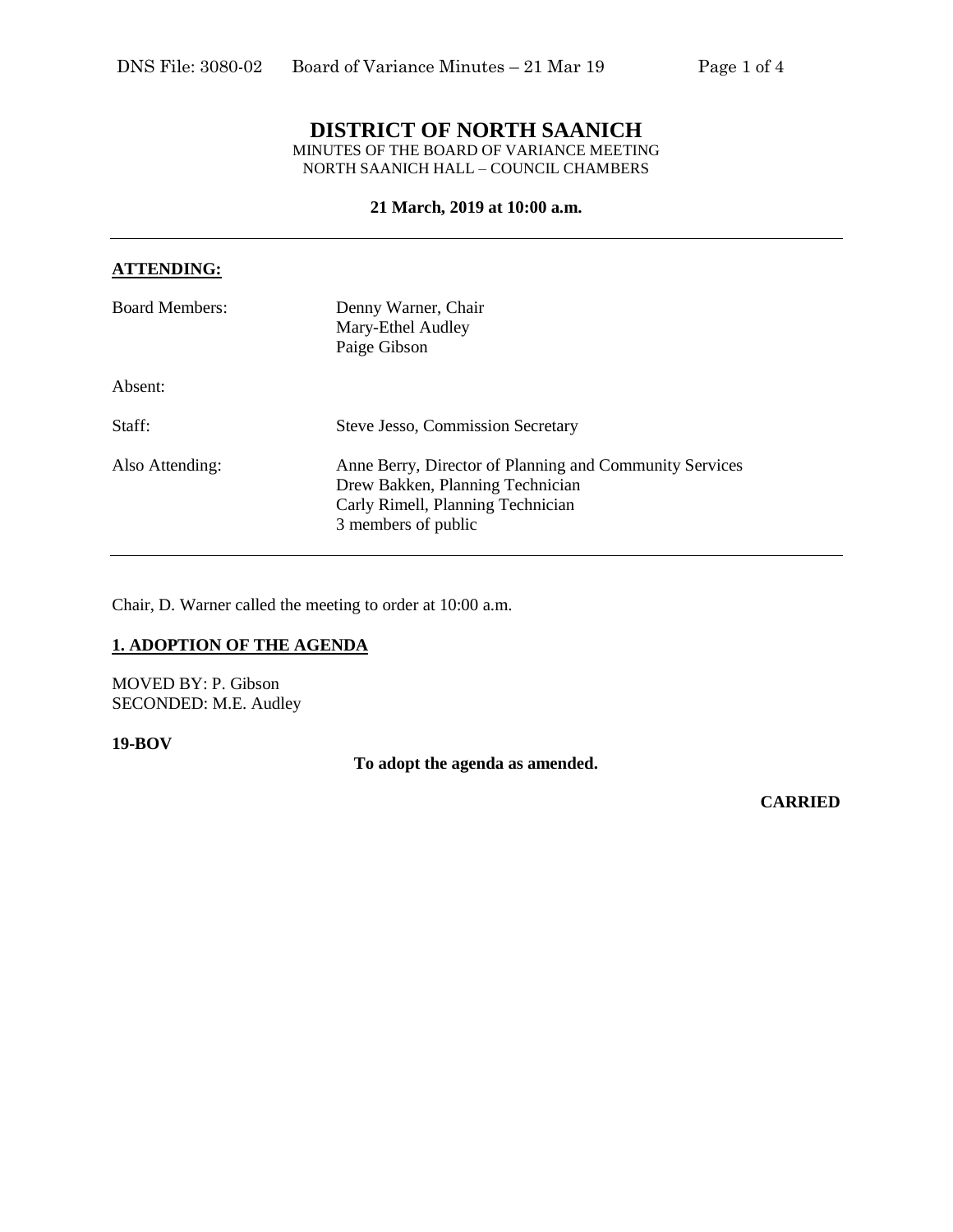# **2. APPLICATIONS**

#### **2.1 1354 McTavish Road**

| a) | Location:        | Lot 1, Section $6/7$ , Plan VIP8311                     |
|----|------------------|---------------------------------------------------------|
|    | Civic Address:   | 1354 McTavish Rd                                        |
|    | Applicant/Owner: | Darren Barret / Mike Byl                                |
|    | Variance:        | The applicant is requesting variances to the following: |

Section 501.1.7(a) of Zoning Bylaw No. 1255 in order to increase the maximum setback of the farm residential footprint in the Rural Agricultural 1 (RA-1) zone from 60m to 64.7m an increase of 4.7m or (7.83%). Section 501.1.7(b) of Zoning Bylaw No. 1255 in order to increase the maximum setback from a front lot line to the rear of a principal farm residence in the Rural Agricultural 1 (RA-1) zone from 50m to 64.7m an increase of 14.7m (29.4%).

#### **Correspondence:** None

Chair, D. Warner – Asked for discussion regarding the variance application.

Michael Byl (1354 McTavish Rd) stated proposed house will be in the exact same location as current house and that moving proposed house further back into wetlands would create environmental hazards. He said that existing land would not be affected and that there is no movement towards or away from any existing structures or boundaries to neighbours.

P. Gibson said she was cognizant of the draining issues, and that in terms of considerations they are required to take into account pursuant to the LGA, that the application probably represents the best use of the property.

M.E. Audley had no additional comments and was happy to support the application.

Chair, D. Warner asked for a motion regarding the application.

MOVED BY: P. Gibson SECONDED: M.E. Audley

#### **20-BOV**

**That the request to vary Section 501.1.7(a) of Zoning Bylaw No. 1255 in order to increase the maximum setback of the farm residential footprint in the Rural Agricultural 1 (RA-1) zone from 60m to 64.7m an increase of 4.7m or (7.83%) and the request to vary Section 501.1.7(b) of Zoning Bylaw No. 1255 in order to increase the maximum setback from a front lot line to the rear of a principal farm residence in the Rural Agricultural 1 (RA-1) zone from 50m to 64.7m an increase of 14.7m (29.4%), is approved in accordance with the plans submitted.**

**CARRIED**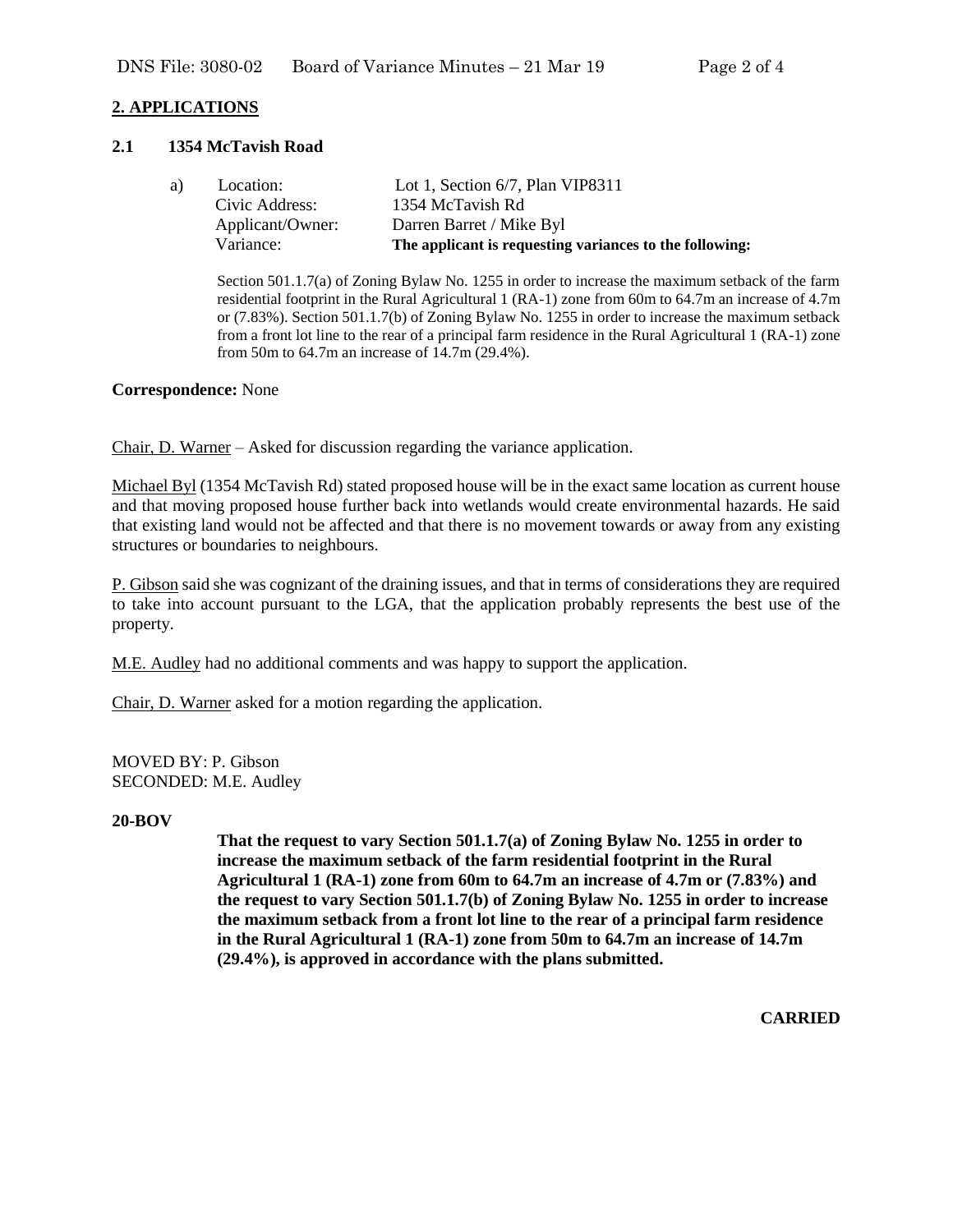#### **2.2 10966 Setchell Road**

|    | Variance:        | The applicant is requesting a variance to the following: |
|----|------------------|----------------------------------------------------------|
|    | Applicant/Owner: | Daniel Boot                                              |
|    | Civic Address:   | 10966 Setchell Rd                                        |
| a) | Location:        | Lot A, Section 19, Range 3W, Plan EPP86030               |
|    |                  |                                                          |

Section 502.2.4(d)(i) in order to decrease the minimum permitted front yard setback for an accessory building in the R-2 zone from 7.6m to 6.1m, a decrease of 1.5m or 19.7%, Section 502.2.4(d)(iii)(A) in order to decrease the minimum permitted interior side yard setback for an accessory building in the R-2 zone from 3m to 1.5m, a decrease of 1.5m or 50%.

#### **Correspondence:** 7 letters of support:

Elizabeth Cox (10946 Madrona Dr) dated March 9 2019 Joyce Pearlstone (10948 Setchell Rd) dated March 5 2019 Rob & Wendy DeGros (10954 Setchell Rd) dated March 7 2019 Rick & Phee Hudson (10960 Setchell Rd) dated 13 March 2019 Maureen & Mike Pearson (10970 Setchell Rd) dated March 13 2019 Jennifer & Danny Tulip (10974 Setchell Rd) dated March 6 2019 David & Betty Low Oliver (10973 Setchell Rd) dated March 12 2019

Chair, D. Warner – Asked for discussion regarding the variance application.

Daniel Boot (10973 Madrona Drive) informed the Board that since the last application, the engineer hired by the owners was concerned that the existing ten foot tall retaining wall intended for the turning area for the cars would require a large amount of engineering. It was recommended that the two garage doors abutting the road be moved and the wall be elevated by two more feet to reduce the steep slope as well as enabling the engineer to address the existing poor drainage issues.

Chair, D. Warner asked for additional comments regarding the application.

P. Gibson stated that they previously considered an application for this structure, and noted for the record that the plans submitted are materially different from the plans reviewed previously and is happy to support the variance based upon the hardship of the slope of the lot and the LGA considerations.

MOVED BY: M.E. Audley SECONDED: P. Gibson

# **21-BOV**

**That the request to vary Section 502.2.4(d)(i) in order to decrease the minimum permitted front yard setback for an accessory building in the R-2 zone from 7.6m to 6.1m, a decrease of 1.5m or 19.7%, as well as a variance of Sec 502.2.4(d)(iii)(A) in order to decrease the minimum permitted interior side yard setback for an accessory building in the R-2 zone from 3m to 1.5m, a decrease of 1.5m or 50% be approved, in accordance with the plans submitted.**

 **CARRIED**